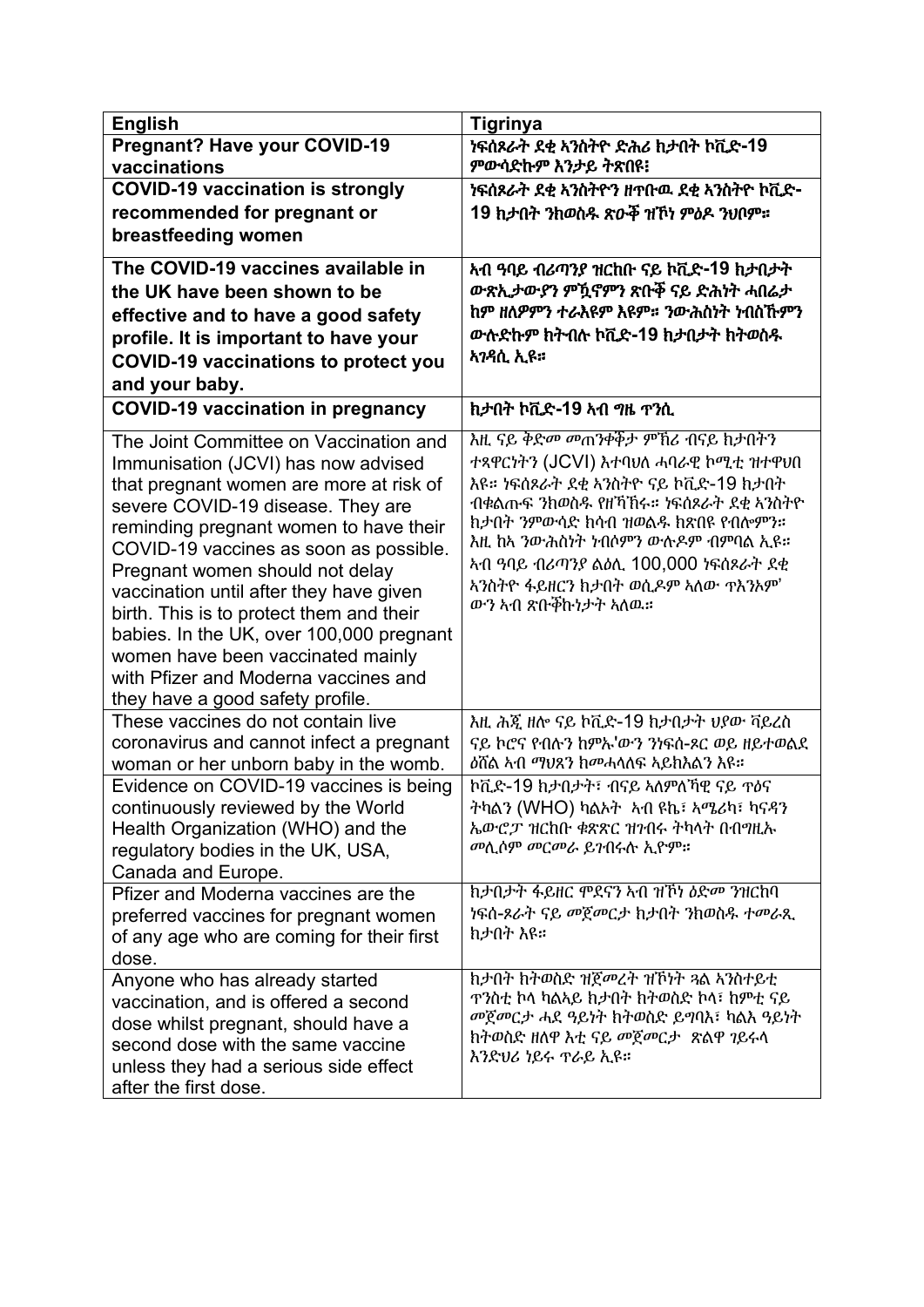| Find out more about pregnancy,                                                                                                                                                                                                                                                                                                                                                                                                                                                                     | ብዛዕባ ጥንሲ፣ ምጥባው፣ ፍርያምነትን ኮቪድ-19                                                                                                                                                                                                                                                                                                                     |
|----------------------------------------------------------------------------------------------------------------------------------------------------------------------------------------------------------------------------------------------------------------------------------------------------------------------------------------------------------------------------------------------------------------------------------------------------------------------------------------------------|----------------------------------------------------------------------------------------------------------------------------------------------------------------------------------------------------------------------------------------------------------------------------------------------------------------------------------------------------|
| breastfeeding, fertility and COVID-19                                                                                                                                                                                                                                                                                                                                                                                                                                                              | ከታበታት ተወሳኺ ሓበሬታ እንድህሪ ደሊኹም፣ ናብዚ                                                                                                                                                                                                                                                                                                                    |
| vaccination on the website                                                                                                                                                                                                                                                                                                                                                                                                                                                                         | ዝስዕብ <i>መ</i> ርበብ ሓበሬ <i>ታ ተ</i> ወከሱ<br>www.nidirect.gov.uk/covid-vaccine                                                                                                                                                                                                                                                                          |
| www.nidirect.gov.uk/covid-vaccine                                                                                                                                                                                                                                                                                                                                                                                                                                                                  | <i>እቲ ካ</i> ልኣይ መጠን ከታበት መዓስ እዩ ዘድልየኒ፧                                                                                                                                                                                                                                                                                                             |
| Why do I need the vaccine if I'm                                                                                                                                                                                                                                                                                                                                                                                                                                                                   |                                                                                                                                                                                                                                                                                                                                                    |
| pregnant?                                                                                                                                                                                                                                                                                                                                                                                                                                                                                          |                                                                                                                                                                                                                                                                                                                                                    |
| If you have COVID-19 disease in later<br>pregnancy, both you and your unborn<br>baby are at increased risk of serious<br>disease needing hospital treatment, and<br>intensive care support. UK data has<br>shown that almost every pregnant<br>woman with COVID-19 disease who<br>needed hospital treatment or intensive<br>care had not been vaccinated. The<br>overall risk from COVID-19 disease for<br>you and your new baby is low but has<br>increased since the first waves of<br>COVID-19. | ኣብ ግዜ ጥንሲ ሕማም ኮቪድ-19 እንድህሪ ሂዙኪ፣ እዚ<br>ሕማም ንለኺን ንውሉድኪ ብከቢድ ኩነታት ከጸልወኩም<br>ስለዝኸእል ኣብ ሆስፒታል ክትኣትውን ጽዑቐ ክንክን<br>ከድልየኩም ይኸእል። አብ ዩኬ ዝተኣከበ ጸብጻብ<br>ከምዘርዕዮ፣ ብሰንኪ ሕማም ኮቪድ-19 ኣብ ሆስፒታል<br>ዝኣተውን ጽዑቅ ዝኾነ ከንከን ዝተገበረሎም ነፍሰጾራት<br>ደቂ ኣንስትዮ ኩሎም ከታበት ዘይወሰዱ ኢዮም። ሕማም<br>ኮቪድ-19 ንአኺን ንውሉድክን ሓፈሻዊ ዘለዎ ሓደንኛ<br>ኩነታት ዝተሓተ ኢዩ ግና ኮቪድ-19 መጀመርታ ካብቲ<br>ዝነበረሉ ህጇ ወሲኸ ኢዩ። |
| COVID-19 vaccines in pregnancy give                                                                                                                                                                                                                                                                                                                                                                                                                                                                | ኣብ ግዜ ጥንሲ፣ ኮቪድ-19 ክታበታት ካብቲ ሕማም                                                                                                                                                                                                                                                                                                                    |
| you high levels of protection against                                                                                                                                                                                                                                                                                                                                                                                                                                                              | ንምከልኻል ብሉጽ ዝኾነ ውሕስነት ኣለዎ። ኮቪድ-19                                                                                                                                                                                                                                                                                                                   |
| disease. There is reassuring information                                                                                                                                                                                                                                                                                                                                                                                                                                                           | ከታበታት ንነፍሰጾራት ደቂ ኣንስትዮ ምሃብ ውሑስ                                                                                                                                                                                                                                                                                                                     |
| on the safety of COVID-19 vaccines                                                                                                                                                                                                                                                                                                                                                                                                                                                                 | ብዛዕባ ምዃኑ ኣብ ዩኬን ኣብ ካልኦት ሃገራት ዘተዓማምን<br>ሓበሬታ ኣሎ።                                                                                                                                                                                                                                                                                                    |
| given to pregnant women in the UK, as<br>well as other countries.                                                                                                                                                                                                                                                                                                                                                                                                                                  |                                                                                                                                                                                                                                                                                                                                                    |
| It is important that you are protected with                                                                                                                                                                                                                                                                                                                                                                                                                                                        | ንነብስኺን ንውሉድክን ውህስነት፣ ኩሉ ክታበት                                                                                                                                                                                                                                                                                                                       |
| all your vaccine doses to keep you and                                                                                                                                                                                                                                                                                                                                                                                                                                                             | ከትውድኢ ኣ <i>ገ</i> ዳሲ ኢዩ። ከሳብ ትወልዲ ኣይትጸበዪ።                                                                                                                                                                                                                                                                                                           |
| your baby safe. Don't wait until after you                                                                                                                                                                                                                                                                                                                                                                                                                                                         |                                                                                                                                                                                                                                                                                                                                                    |
| have given birth.                                                                                                                                                                                                                                                                                                                                                                                                                                                                                  |                                                                                                                                                                                                                                                                                                                                                    |
| Pregnant women with underlying clinical                                                                                                                                                                                                                                                                                                                                                                                                                                                            | ናይ ጥዕና ጸገም ዘለዎም ነፍሰጾራት ደቂ አንስትዮ ኮቪድ-                                                                                                                                                                                                                                                                                                               |
| conditions are at higher risk of suffering                                                                                                                                                                                                                                                                                                                                                                                                                                                         | 19 እንድህሪ ሂዙዎም ብከቢድ ከጥቅኦም ይኸእል።                                                                                                                                                                                                                                                                                                                     |
| serious complications from COVID-19.<br><b>Risk factors for pregnant women</b>                                                                                                                                                                                                                                                                                                                                                                                                                     | ንነፍሰጾራት ደቂ አንስትዮ ሓደንኛ ዝኾነ ኩነታት                                                                                                                                                                                                                                                                                                                     |
|                                                                                                                                                                                                                                                                                                                                                                                                                                                                                                    |                                                                                                                                                                                                                                                                                                                                                    |
| If you have underlying medical conditions                                                                                                                                                                                                                                                                                                                                                                                                                                                          | ከምዚእን ዝስዕቡ ዓይነት ናይ ጥዕና ጸገም እንድህሪ ኣለኪ:                                                                                                                                                                                                                                                                                                              |
| such as:                                                                                                                                                                                                                                                                                                                                                                                                                                                                                           |                                                                                                                                                                                                                                                                                                                                                    |
| immune problems<br>$\bullet$                                                                                                                                                                                                                                                                                                                                                                                                                                                                       | ከቢድ ናይ ልቢ ጸ <i>ገ</i> ማት<br>$\bullet$                                                                                                                                                                                                                                                                                                               |
| diabetes<br>$\bullet$                                                                                                                                                                                                                                                                                                                                                                                                                                                                              | ሕማም ሽኮርያ<br>$\bullet$                                                                                                                                                                                                                                                                                                                              |
| high blood pressure<br>$\bullet$                                                                                                                                                                                                                                                                                                                                                                                                                                                                   | ደም ብዝሂ<br>$\bullet$                                                                                                                                                                                                                                                                                                                                |
| heart disease                                                                                                                                                                                                                                                                                                                                                                                                                                                                                      | ሕማም ናይ ልቢ                                                                                                                                                                                                                                                                                                                                          |
| asthma                                                                                                                                                                                                                                                                                                                                                                                                                                                                                             | አስማ<br>$\bullet$<br>ወይ ከአ:                                                                                                                                                                                                                                                                                                                         |
| Or if you are:                                                                                                                                                                                                                                                                                                                                                                                                                                                                                     |                                                                                                                                                                                                                                                                                                                                                    |
| overweight<br>$\bullet$<br>over the age of 35<br>$\bullet$                                                                                                                                                                                                                                                                                                                                                                                                                                         | ርጉዲ<br>$\bullet$<br><i>ዕድመኺ ልዕ</i> ሲ 35 ዓመት<br>$\bullet$                                                                                                                                                                                                                                                                                           |
| in your third trimester of<br>$\bullet$                                                                                                                                                                                                                                                                                                                                                                                                                                                            | ኣብ  ንስኺ ሳልሳይ ትራይሚስተር (ልዕሊ 28<br>$\bullet$                                                                                                                                                                                                                                                                                                          |
| pregnancy (over 28 weeks)                                                                                                                                                                                                                                                                                                                                                                                                                                                                          | ሰሙን) እንተኾይንኪ                                                                                                                                                                                                                                                                                                                                       |
| of black or asian minority ethnic<br>$\bullet$                                                                                                                                                                                                                                                                                                                                                                                                                                                     | <u>አሌትኪ ካብ ውሑዳን አሌት ከም ጸሊም ወይ</u><br>$\bullet$                                                                                                                                                                                                                                                                                                     |
| background                                                                                                                                                                                                                                                                                                                                                                                                                                                                                         | ኤሽያ እንተኾይኑ                                                                                                                                                                                                                                                                                                                                         |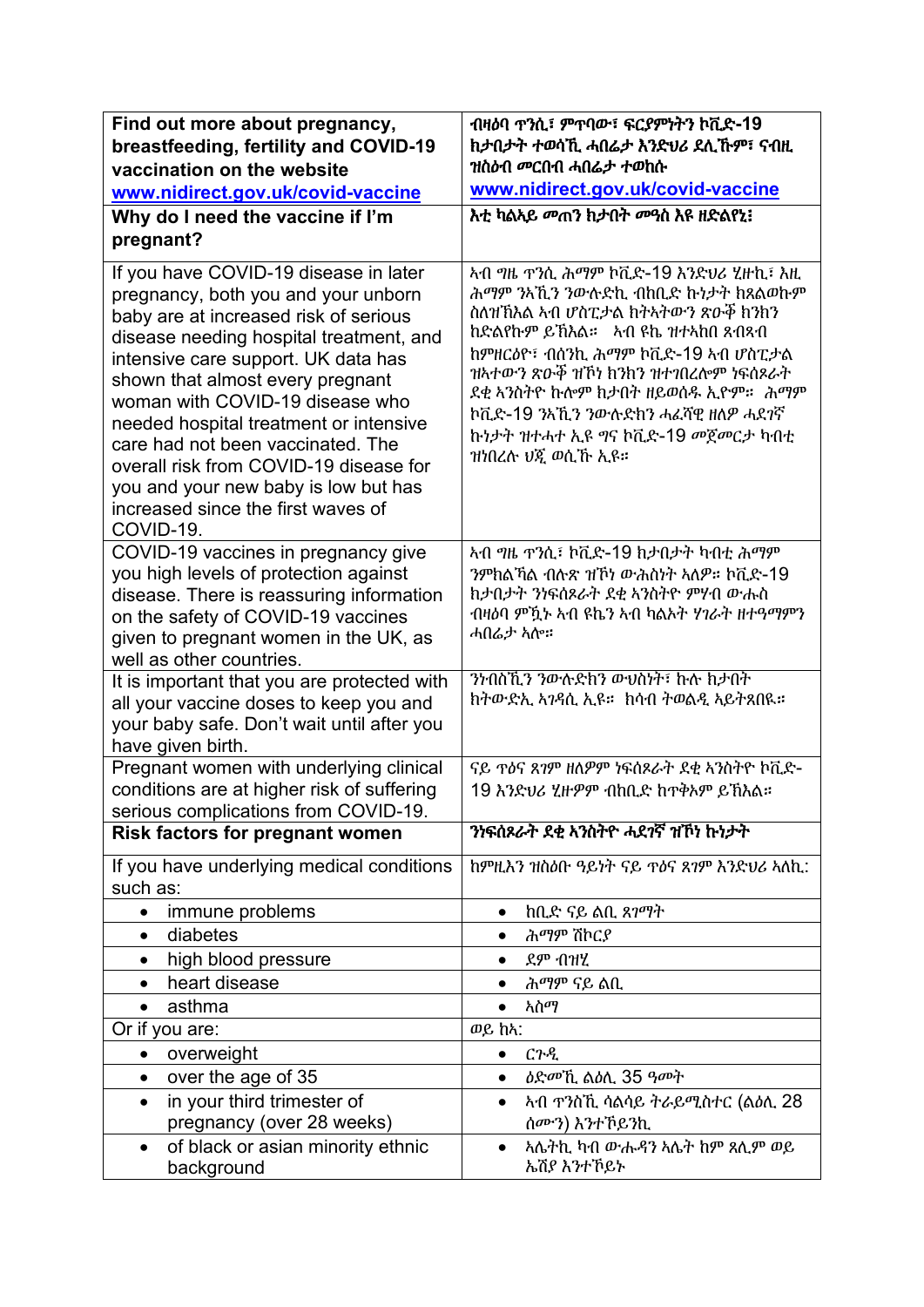| unvaccinated or partially<br>$\bullet$<br>vaccinated                                                                                                                                                                                                                                                                                                                                           | እንድህሪ ዘይተኸተብኪ ወይ ምሉእ ከታበት<br>እንድህሪ ዘይወሰድኪ                                                                                                                                                                                                                                          |
|------------------------------------------------------------------------------------------------------------------------------------------------------------------------------------------------------------------------------------------------------------------------------------------------------------------------------------------------------------------------------------------------|------------------------------------------------------------------------------------------------------------------------------------------------------------------------------------------------------------------------------------------------------------------------------------|
| You are at more risk from COVID-19                                                                                                                                                                                                                                                                                                                                                             | ነፍሰጾራት ደቂ ኣንስትዮ ካብ ዘይኾኑ ብዕድመኾም ዝኾኑ                                                                                                                                                                                                                                                 |
| than women of the same age who are                                                                                                                                                                                                                                                                                                                                                             | ደቂ አንስትዮ ዝበለጸ፣ ንሕማም ኮቪድ-19 ዝተቃላእኹም                                                                                                                                                                                                                                                 |
| not pregnant.                                                                                                                                                                                                                                                                                                                                                                                  | ክትኾኑ ትኸእሉ።                                                                                                                                                                                                                                                                         |
|                                                                                                                                                                                                                                                                                                                                                                                                |                                                                                                                                                                                                                                                                                    |
| What does this mean for me?                                                                                                                                                                                                                                                                                                                                                                    | እዚ ንዓይ እንታይ ማለት እዩ፧                                                                                                                                                                                                                                                                |
| <b>Getting pregnant</b>                                                                                                                                                                                                                                                                                                                                                                        | <b>T?ሲ</b>                                                                                                                                                                                                                                                                         |
| There is no need to avoid getting                                                                                                                                                                                                                                                                                                                                                              | ድሕሪ ከታበት ኮቪድ-19 ንምዋናስ ምፍታን ጸገም                                                                                                                                                                                                                                                     |
| pregnant after COVID-19 vaccination.                                                                                                                                                                                                                                                                                                                                                           | የብሉን። ኮቪድ-19 ከታበታት ንመጻኢ ንምጥናስ ጽልዋ                                                                                                                                                                                                                                                  |
| There is no evidence that COVID-19                                                                                                                                                                                                                                                                                                                                                             | ከንብር ከም ዝኽእል ዘርዒ ዝኸነ መርትኦ የለን።                                                                                                                                                                                                                                                     |
| vaccines have any effect on fertility or                                                                                                                                                                                                                                                                                                                                                       |                                                                                                                                                                                                                                                                                    |
| your chances of becoming pregnant.                                                                                                                                                                                                                                                                                                                                                             |                                                                                                                                                                                                                                                                                    |
| If you are pregnant                                                                                                                                                                                                                                                                                                                                                                            | ነፍሰጾር እንድህሪ ኾይንኪ                                                                                                                                                                                                                                                                   |
| COVID-19 vaccines offer pregnant                                                                                                                                                                                                                                                                                                                                                               | ኮቪድ-19 ከታበታት፣ ነፍሰጾራት ደቂ አንስትዮ ሕማም                                                                                                                                                                                                                                                  |
| women the best protection against                                                                                                                                                                                                                                                                                                                                                              | ኮቪድ-19 ኣብ ኣብ ግዜ ተንሲ እንድህሪ ሂዙዎም፣ ከቢድ                                                                                                                                                                                                                                                |
| COVID-19 disease which can be serious                                                                                                                                                                                                                                                                                                                                                          | ጽልዋ ንከየስእበሎም ክከላኸል ይኸእል።                                                                                                                                                                                                                                                           |
| in later pregnancy for some women.                                                                                                                                                                                                                                                                                                                                                             |                                                                                                                                                                                                                                                                                    |
|                                                                                                                                                                                                                                                                                                                                                                                                |                                                                                                                                                                                                                                                                                    |
| The first dose of COVID-19 vaccine will<br>give you good protection. You need to<br>get each of your doses on time to get the<br>best possible protection. You should<br>have your second dose 8 to 12 weeks<br>after your first dose. You do not need to<br>delay this second dose. If you have<br>delayed your vaccination for any reason,<br>have your vaccinations as soon as<br>possible. | እቲ ቀዳማይ ከታበታት፣ ጽቡኞ ምክልኻል ክህበኪ<br>ይኸእል። እቲ ብሉጽ ዝኾነ ውህስነት ንምርካብ፣ ኩሉ<br>ከታበት አብቲ ግቡእ ዝኾነ ግዜ ከትወስዲ ይግባእ። እቲ<br>ካልኣይ ከታበት ከትወስድዮ ዝግባእ ናይ መጀመርታ<br>ከታበት ምስ ወሰድኪ ድህሪ 8 ወይ 12 ሰሙን ኢዩ። ነቲ<br>ካልኣይ ከታበት ንምውሳድ ኣይትደንጉዪ። ከታበት<br>ንምውሳድ ብዝኾ ምሽንያት እንድህሪ ደንጒይኺ፣ ነቲ<br>ከታበት ብዝተኸኣለ መጠን ቀልጢፍኪ ውሰዲ። |
| If you have already had a first dose of                                                                                                                                                                                                                                                                                                                                                        | ናይ መጀመርታ ከታበት ናይ ኮቪድ-19 እንድህሪ                                                                                                                                                                                                                                                      |
| COVID-19 vaccine without suffering any<br>serious side effects, you can have your<br>second dose with the same vaccine<br>when this is offered.                                                                                                                                                                                                                                                | ወሲድኪ ኾይንኪን ዝኾነ ጽልዋ እንድህሪ ዘይገበረልኪ፣<br>ነቲ ካልኣይ ከታበት ንከትወስዲ ምስተጸዋእኺ' ውን ሓደ<br>ዓይነት ከታበት ከትወስዲ ትኽእሊ።                                                                                                                                                                                   |
| If your first dose was the AstraZeneca<br>vaccine you should also consider the<br>information in this leaflet<br>www.publichealth.hscni.net/publications/<br>covid-19-astrazeneca-vaccine-and-<br>extremely-rare-blood-clots-and-<br>translations                                                                                                                                              | መጀመርታ ዝወሰድኩም ከታበት ኣስትራዜኒካ እንድህሪ<br>ነይሩ፣ ሓበሬታ ንክትረኽቡ፣ናብዚ ዝስዕብ ወረቐት<br>ሓበሬታ ተወከሱ<br>www.publichealth.hscni.net/publications/<br>covid-19-astrazeneca-vaccine-and-<br>extremely-rare-blood-clots-and-<br>translations                                                                 |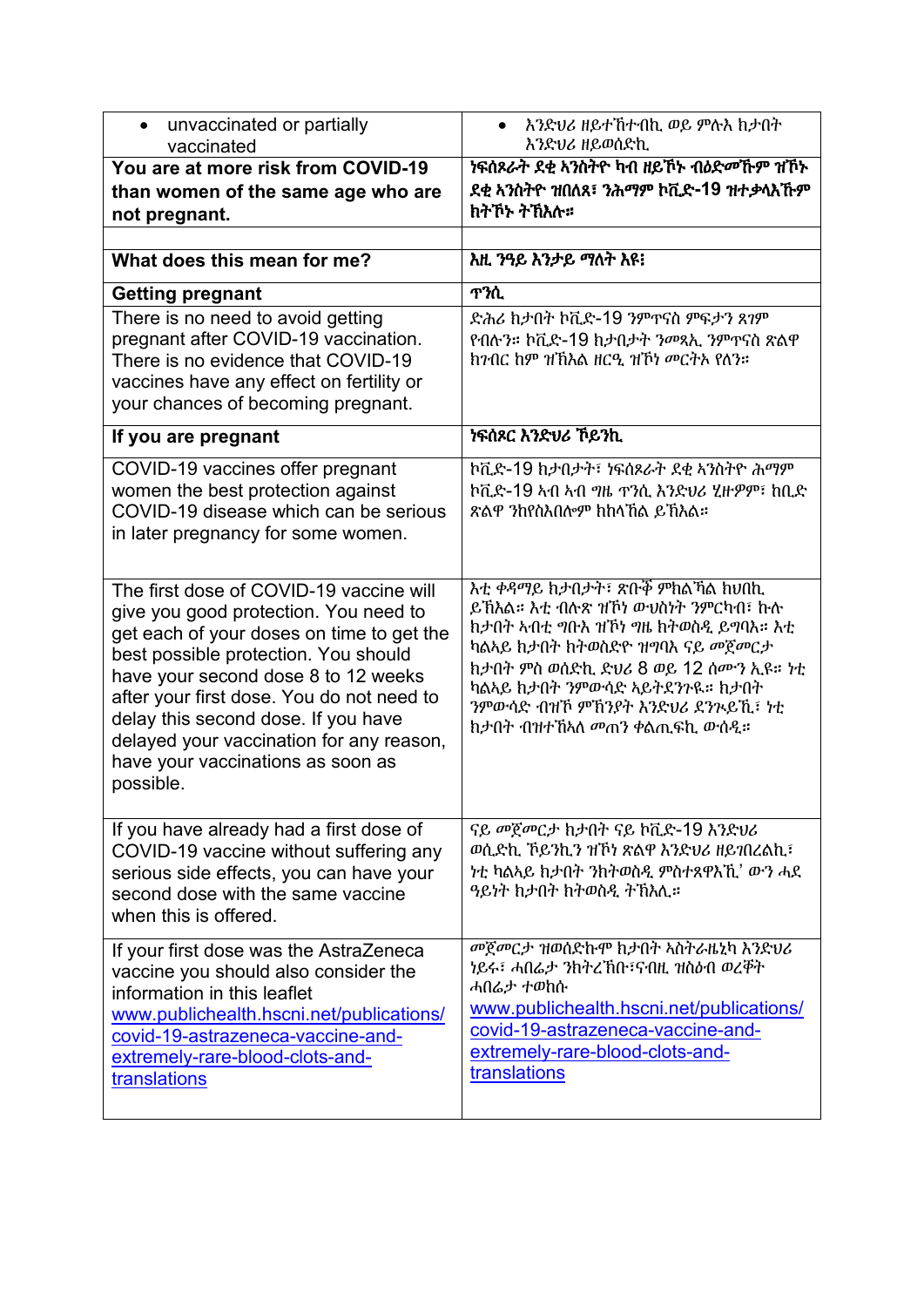| <b>Booster vaccines</b>                                                                                                                                                                                                                                                                           | በተስተር (መበርትዒ) ክታበት፡                                                                                                                                                                                                                           |
|---------------------------------------------------------------------------------------------------------------------------------------------------------------------------------------------------------------------------------------------------------------------------------------------------|-----------------------------------------------------------------------------------------------------------------------------------------------------------------------------------------------------------------------------------------------|
| Pregnant women are eligible for a<br>booster 12 weeks after their second<br>dose. The booster dose that is offered<br>may be a Pfizer or Moderna vaccine.                                                                                                                                         | ነፍሰጾራት ደቂ አንስትዮ ካልኣይ ከታበት ምስ ወሰዱ ድህሪ<br>12 ሰሙን ቡስተር (መበርትዒ) ክወስዱ ይኸእሉ። እቲ<br>ዝዋሃበካ ቡስተር ፋይዘር ወይ ሞደርና ከኸውን ይኸእል።                                                                                                                               |
| <b>Breastfeeding</b>                                                                                                                                                                                                                                                                              | ምጥበው                                                                                                                                                                                                                                          |
| The benefits of breastfeeding are well<br>known. The JCVI has recommended that<br>the vaccines can be received whilst<br>breastfeeding. This is in line with<br>recommendations from the USA and the<br>World Health Organization. Talk to your<br>doctor or midwife if you have any<br>concerns. | ጠቐሚ ናይ ምጥባው ርዱዕ ኢዩ። JCVI አብ ተጥብዉሱ<br><i>ግ</i> ዜ ከታበት ከትወስዱ ከም ትኽእሉ አረ <i>ጋጊ</i> ጾም ኢዮም።<br>ናይ ኣለምለኻዊ ናይ ጥዕና ትካልን አሜሪካ' ውን አብ<br>ተዋብዉሉ ግዜ ከታበት ከትወስዱ ከም ትኸእሉ<br><i>ኣረጋጊጾም ኢ</i> ዮም። <i>ዝኾነ ስ</i> ከፍታ እንተሃልዩከን ምስ<br>ሓኪምክን ወይከኣ ምስ መሕረሲት ተዘራረባ። |
| Side effects                                                                                                                                                                                                                                                                                      | እቶም ነድናዊ ሳዕቤናት እንታይ እዮም፧                                                                                                                                                                                                                      |
| Like all medicines, vaccines can cause<br>common side effects. It may be helpful to<br>make sure you know what to expect after<br>you have the vaccine, especially if you<br>have had your baby or have other<br>children to look after.                                                          | ከም ከሎም መድሃኒታት፡ ከታበታት ነድናዊ ሳዕቤናት<br>ከስዕቡ ይኸእሉ እዮም። ከታበታት ድህሪ ምውሳድኩም<br>እንታይ ከኸውን ከም ዝኸእል ከትፌልጡ ኣንዳሲ ኢዩ፣<br>ብፍላይ ከአ ወሲድኩም እንህሪ ኮይንኩም ወይ ከአ<br>ካልኦት ትናብዩዎም ቆልው እንድህሪ ኣልዮምኹም።                                                                     |
| Please read the leaflet 'What to expect<br>after your COVID vaccination'<br>www.publichealth.hscni.net/publications/<br>covid-19-vaccination-what-expect-and-<br>translations<br><b>Further information</b>                                                                                       | 'ድህሪ ኮቪድ-19 ከታበታት እንታይ ከኸውን ይኸእል'<br>ወረቐት ሓበሬታ ተወከሱ<br>www.publichealth.hscni.net/publications/<br>covid-19-vaccination-what-expect-and-<br>translations<br>ተወሳኺ ሓበሬታ                                                                         |
| The Royal College of Obstetricians and<br>Gynaecologists (RCOG) and Royal<br>College of Midwives (RCM) have a<br>decision guide and other information you<br>may find helpful on COVID-19 vaccines<br>and pregnancy (rcog.org.uk -<br>www.rcm.org.uk/guidance-for-pregnant-<br>women).            | ናይ ሮያል ኮሌጅ ስነ-መወለዳንን ናይ ምህጸን ከኢላታትን<br>(RCOM) ከምኡ'ውን ሮያል ኮሌጅ መሕረስቲ (RCM)<br>ንኮቪድ-19 ከታበትን ተንስን ዝምልከት ናይ ውሳነ<br><i>መ</i> ምርሒን ካልእ ጠቓሚ ሓበሬታን ኣለዎም<br>(rcm.org.uk and<br>www.rcm.org.uk/guidance-for-pregnant-<br>women)                         |
| If you would like to discuss COVID-19<br>vaccination, please contact your midwife,<br>doctor, or nurse.                                                                                                                                                                                           | ብዛዕባ ኮቪድ-19 ከታበታት ከትዘራረቡ እንድህሪ<br>ደሊኹም ምስ ሚድዋይፍ፣ ዶክተር ወይ ነርስ ተራኸቡ።                                                                                                                                                                            |
| Don't put off vaccination until after you<br>give birth, make time to get the best<br>protection against COVID-19 disease for<br>you and your baby.                                                                                                                                               | ከታበታት ንምውሳድ ከሳብ ትወልዱ አይትጸበዩ፣<br>ንነብስኹምን ንውሉድኩም ካብ ሕማም ኮቪድ-19 ነቲ<br>ብሉጽ ዝኾነ ምክልኻል ንክትረኸቡ ስንምቲ ውሰዱ።                                                                                                                                             |